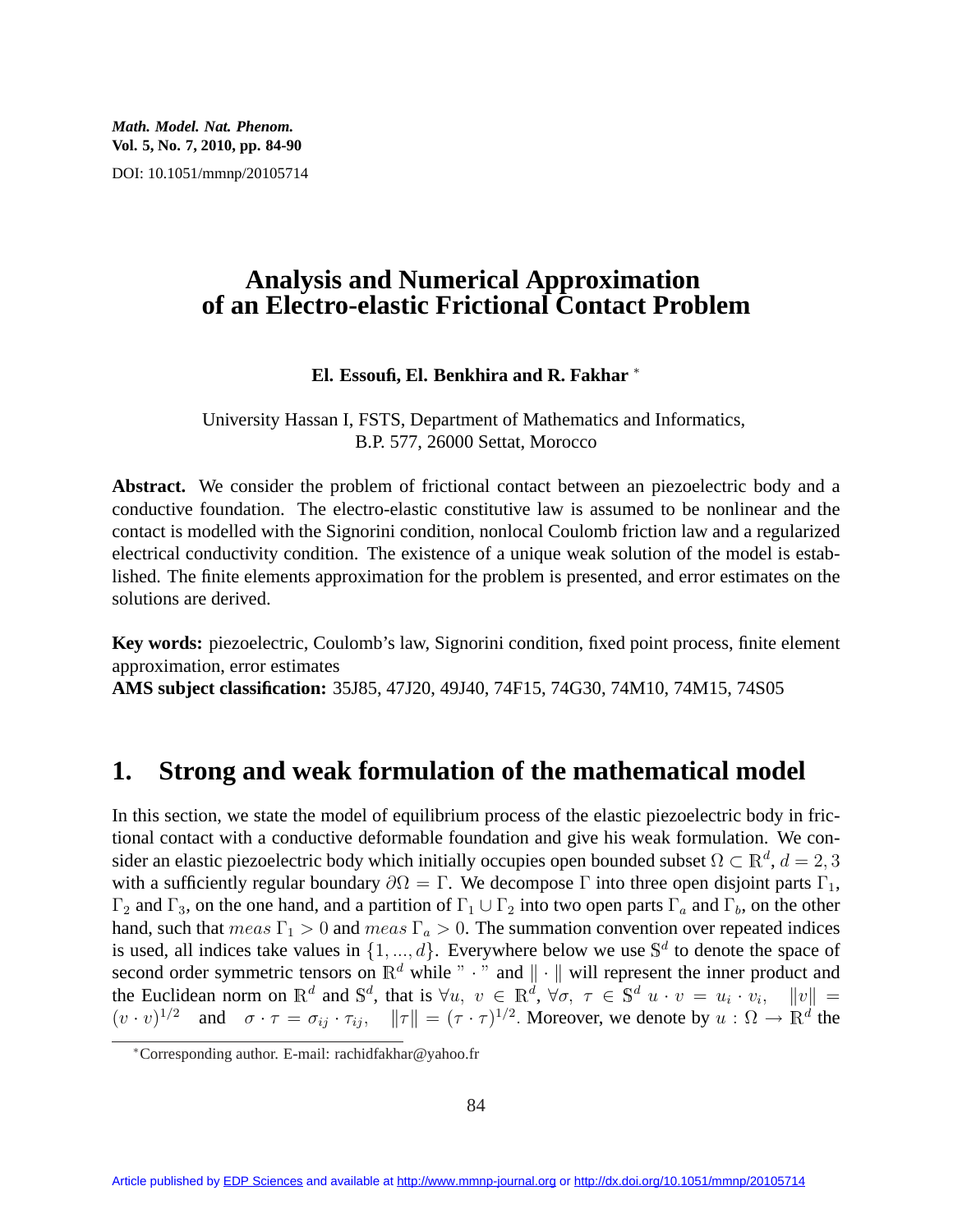displacement field,  $\varepsilon(u) = (\frac{1}{2}(u_{i,j} + u_{j,i}))$  the small strain tensor,  $\sigma : \Omega \to \mathbb{S}^d$  the stress tensor,  $D: \Omega \to \mathbb{R}^d$  the electric displacement field,  $E(\varphi) = -\nabla \varphi$  the electric vector field, where  $\varphi : \Omega \to \mathbb{R}$  is an electric potential. We also use the notations for normal and tangential components of displacement vector and stress:  $v_{\nu} = v \cdot \nu$ ,  $v_{\tau} = v - v_{\nu} \nu$ ,  $\sigma_{\nu} = (\sigma \nu) \cdot \nu$ ,  $\sigma_{\tau} = \sigma \nu - \sigma_{\nu} \nu$ , where  $\nu$  denote the outward normal vector on  $\Gamma$ . The static equilibrium of the elastic piezoelectric body is described by the following strong equations

$$
\text{Div}\,\sigma + f_0 = 0, \qquad \text{div}\,D = q_0, \quad \text{in}\,\,\Omega,\tag{1.1}
$$

where Div  $\sigma = (\sigma_{ij,j})$ , and div  $D = (D_{j,j})$ ,  $f_0$  and  $q_0$  the density of volume forces and volume electric charges, respectively. The constitutive laws of material is assumed of the form (see [3])

$$
\sigma = \mathcal{F}\varepsilon(u) - \mathcal{E}^* E(\varphi), \qquad D = \mathcal{E}\varepsilon(u) + \beta E(\varphi) \quad \text{in } \Omega,
$$
\n(1.2)

in which  $\mathcal{F}$  :  $\Omega \times \mathbb{S}^d \to \mathbb{S}^d$  is a nonlinear elasticity operator,  $\mathcal{E}$  :  $\Omega \times \mathbb{S}^d \to \mathbb{R}^d$  is a linear piezoelectric operator,  $\mathcal{E}^*: \Omega \times \mathbb{R}^d \to \mathbb{S}^d$  is its transpose given by  $\mathcal{E} \sigma v = \sigma \mathcal{E}^* v, \ \forall \sigma \in \mathbb{S}^d, v \in \mathbb{R}^d$ and  $\beta$ :  $\Omega \times \mathbb{R}^d \to \mathbb{R}^d$  is a linear electric permittivity operator.

To complete the model, we have to prescribe the mechanic and electric boundary conditions. According to the physical setting, we use

$$
u = 0
$$
 on  $\Gamma_1$ ,  $\sigma \nu = f_2$  on  $\Gamma_2$ ,  $\varphi = 0$  on  $\Gamma_a$ ,  $D \cdot \nu = q_2$  on  $\Gamma_b$ , (1.3)

where  $f_2$  and  $q_2$  the density of tractions and surface electric charges, respectively. On the contact surface  $\Gamma_3$ , we model the contact with the Signorini condition, the regularized Coulomb law and the regularized electrical conductivity condition, that is

$$
\sigma_{\nu}(u) \leq 0, u_{\nu} \leq 0, \sigma_{\nu}(u)u_{\nu} = 0,
$$
\n
$$
|\sigma_{\tau}| \leq \mu(||u_{\tau}||) |R\sigma_{\nu}(u)|, \quad \left\{ \begin{array}{l} |\sigma_{\tau}| < \mu(||u_{\tau}||) |R\sigma_{\nu}(u)| \Rightarrow u_{\tau} = 0\\ |\sigma_{\tau}| = -\mu(||u_{\tau}||) |R\sigma_{\nu}(u)| \frac{u_{\tau}}{||u_{\tau}||} \Rightarrow u_{\tau} \neq 0 \end{array} \right\} \quad \text{on } \Gamma_3. \tag{1.4}
$$
\n
$$
D \cdot \nu = \psi(u_{\nu}) \phi_L(\varphi - \varphi_0).
$$

Here  $\mu$  is the coefficient of friction and R is a regularization operator. Finally,  $\phi_L$  is the truncation function, used to control the roundedness of  $(\varphi - \varphi_0)$ , where  $\varphi_0$  represents the electric potential of the foundation (see [4]). The formulation of the problem is as follows

**Problem** P. Find a displacement field  $u : \Omega \to \mathbb{R}^d$  and an electric potential  $\varphi : \Omega \to \mathbb{R}$  such that (1.1)*-*(1.4) *hold.*

Next, we derive a weak formulation of the problem  $P$ . To this end, we use the following functional spaces

$$
H = L^{2}(\Omega)^{d}, \quad H_{1} = H^{1}(\Omega)^{d}, \quad \mathcal{H} = \{\tau = (\tau_{ij}); \, \tau_{ij} = \tau_{ji} \in L^{2}(\Omega)\}.
$$

We also introduce the spaces for the displacement and the electric potential:

$$
V = \{ v \in H_1; \ v = 0 \text{ on } \Gamma_1 \}, \qquad W = \{ \xi \in H^1(\Omega) / \xi = 0 \text{ on } \Gamma_a \}.
$$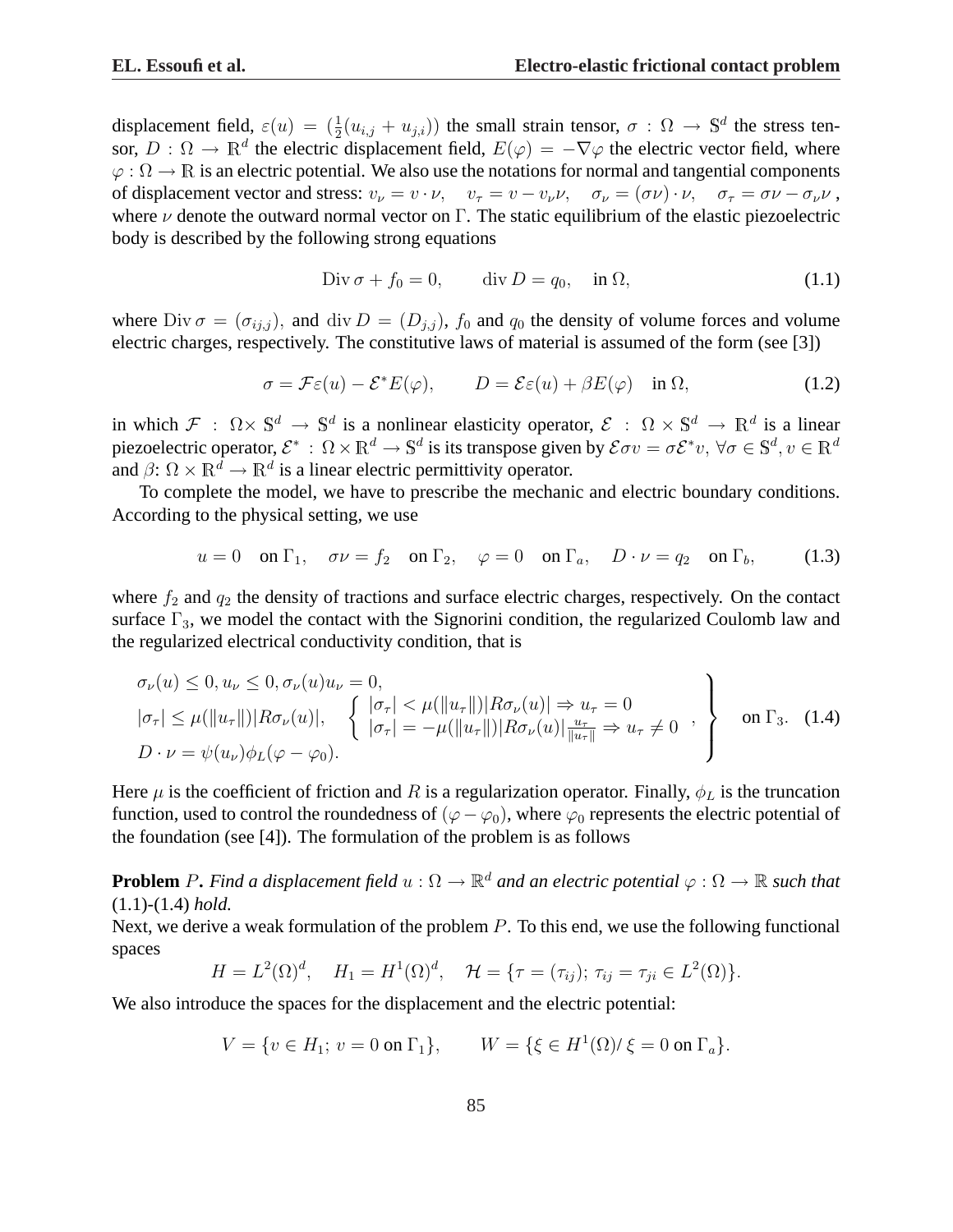On V we consider the inner product given by  $(u, v)_V = (\varepsilon(u), \varepsilon(v))_{\mathcal{H}}$ , and let  $\|\cdot\|_V$  be the associated norm. It follows from Korns inequality that  $\|\cdot\|_V$  and  $\|\cdot\|_{H_1}$  are equivalent norms on V. Therefore  $(V, \|\cdot\|_V)$  is a real Hilbert space. On W we consider the inner product given by  $(\varphi, \xi)_W = (\varphi, \xi)_H$  for  $\varphi, \xi \in W$ . Then  $(W, \|\cdot\|_W)$  is also Hilbert space. Moreover, let K be the set of admissible displacements given by

$$
K = \{ v \in V; \ v_{\nu} \le 0 \quad \text{on } \Gamma_3 \}.
$$

The following assumptions are made on the given data:

- $(h_1)$  The elasticity operator  $\mathfrak F$  is strongly monotone and Lipschitz continuous such that  $\forall \xi \in$  $\mathbb{S}^d$ ,  $x \to \mathfrak{F}(x, \xi)$  is Lebesgue measurable on  $\Omega$ , and  $x \to \mathfrak{F}(x, 0)$  belongs to  $\mathcal{H}$ ;
- $(h_2)$  The piezoelectric tensor  $\mathcal{E} = (e_{ijk})$  is satisfies  $e_{ijk} = e_{ikj} \in L^{\infty}(\Omega)$ ;
- $(h_3)$  The electric permittivity tensor  $\beta = (\beta_{ij}) \in L^{\infty}(\Omega)$  is assumed to be symmetric and W-elliptic;
- $(h_4)$  The surface electrical conductivity function  $\psi : \Gamma_3 \times \mathbb{R} \to \mathbb{R}_+$  is a Lipschitz, bounded and measurable function on  $\Gamma_3$  for all  $u \in \mathbb{R}$ , which satisfies  $\psi(x, u) = 0$  for all  $u \leq 0$ ;
- $(h_5)$  The coefficient of friction  $\mu : \Gamma_3 \times \mathbb{R}_+ \to \mathbb{R}_+$  is a Lipschitz and measurable function on  $\Gamma_3$  for all  $u \in \mathbb{R}$ , which satisfies  $\exists \mu^* > 0$  such that  $\mu(x, u) \leq \mu^*$ ,  $\forall u \in \mathbb{R}_+$ , a.e.  $x \in \Gamma_3$ ;
- $(h_6)$  The density of volume forces, tractions, volume electric charges, surface electric charges and given potential have the regularity  $f_0 \in L^2(\Omega)^d$ ,  $f_2 \in L^2(\Gamma_3)^d$ ,  $q_0 \in L^2(\Omega)$ ,  $q_2 \in$  $L^2(\Gamma_b)$  and  $\varphi_0 \in L^2(\Gamma_3)$ ;
- $(h_7)$  The mapping  $R: H'_{\Gamma_3} \to L^{\infty}(\Gamma_3)$  is a linear and continuous function (see [5]).

Next, we define  $f \in V$  and  $q \in W$  as for all  $v \in V$  and  $\xi \in W$ 

$$
(f, v)_V = \int_{\Omega} f_0 \cdot v \, dx + \int_{\Gamma_2} f_2 \cdot v \, da, \text{ and } (q, \xi)_W = \int_{\Omega} q_0 \xi \, dx - \int_{\Gamma_b} q_2 \xi \, da. \tag{1.5}
$$

Finally, we define the mappings  $\ell : V \times W \times W \to \mathbb{R}$  and  $j : V \times V \to \mathbb{R}$ , respectively, by

$$
\ell(u,\varphi,\xi) = \int_{\Gamma_3} \psi(u_\nu)\phi_L(\varphi-\varphi_0)\xi \, da, \ \ \forall u \in V, \ \forall \varphi,\xi \in W,\tag{1.6}
$$

$$
j(u, v) = \int_{\Gamma_3} \mu(||u_\tau||) |R \sigma_\nu(u)| \, ||v_\tau|| \, da, \ \ \forall \, u, v \in V. \tag{1.7}
$$

Using Greens formula and the previous boundary conditions, the variational formulation for the mechanical problem  $P$  is as follows: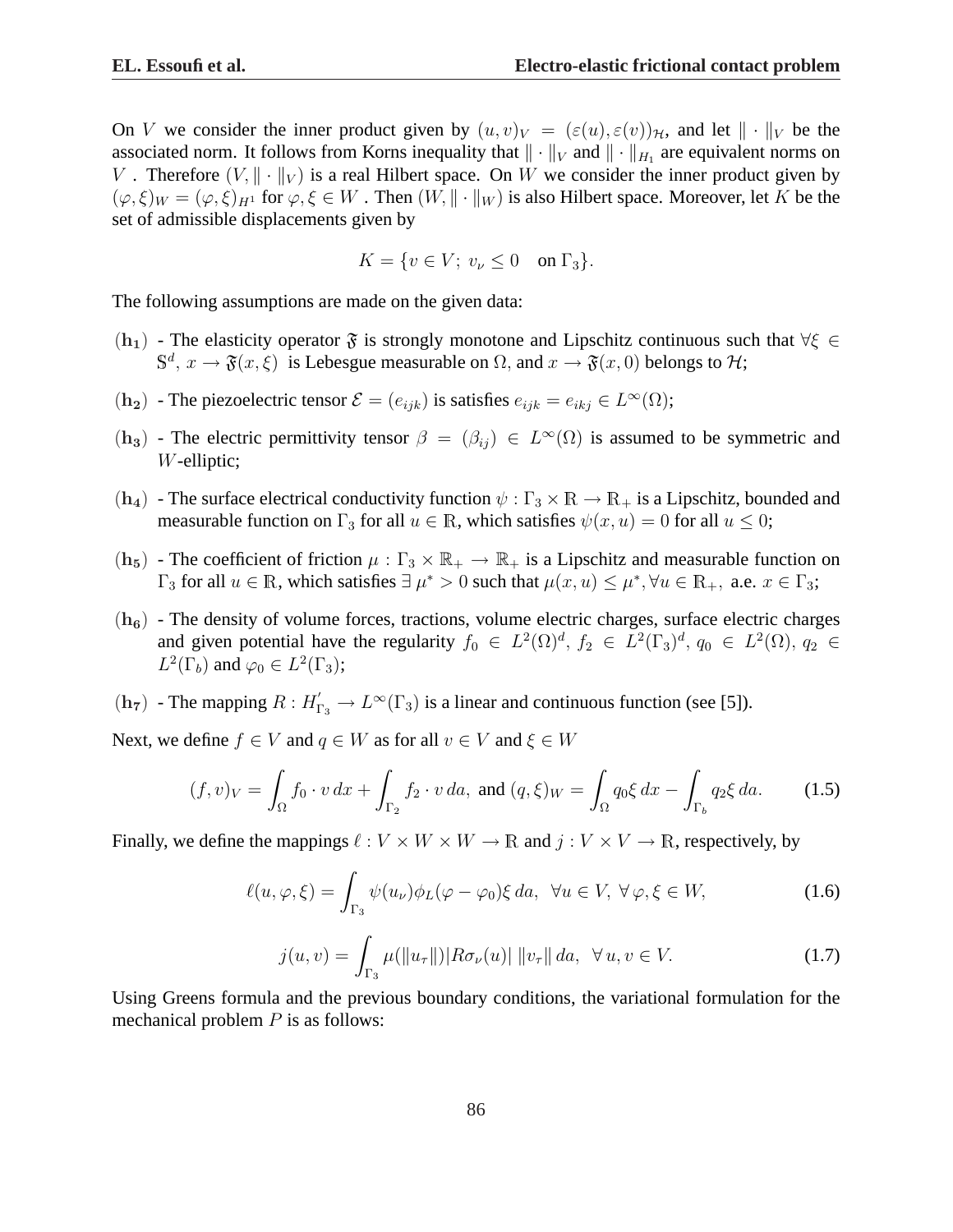**Problem** PV. Find a displacement field  $u \in K$  and an electric potential  $\varphi \in W$  such that:  $\forall v \in K$  and  $\forall \xi \in W$  we have

$$
(\mathfrak{F}\varepsilon(u), \varepsilon(v) - \varepsilon(u))_{\mathcal{H}} + (\mathcal{E}^*\nabla\varphi, \varepsilon(v) - \varepsilon(u))_{L^2(\Omega)^d} + j(u, v) - j(u, u) \ge (f, v - u)_V, \quad (1.8)
$$

$$
(\beta \nabla \varphi, \nabla \xi)_{L^2(\Omega)^d} - (\mathcal{E}\varepsilon(u), \nabla \xi)_{L^2(\Omega)^d} + \ell(u, \varphi, \xi) = (q, \xi)_W. \tag{1.9}
$$

## **2. Existence and uniqueness result**

The main existence and uniqueness result, which we establish in this section, is the following.

**Theorem 1.** *Under the assumption*  $(h_1)$ - $(h_7)$ *, the problem PV has at least one solution. Moreover, there exists*  $L^*$ *, which depends only on*  $\Omega, \Gamma_1, \Gamma_2, \Gamma_3, \mathfrak{F}, \mathcal{E}, \beta$ *, such that if*  $L_\mu + \mu^* + L_\psi L +$  $M_{\psi} < L^*$  the solution is unique.

**Proof.** The proof of Theorem 1 will be carried out in several steps. Let consider the product spaces  $X = V \times W$  and  $Y = L^2(\Gamma_3) \times L^2(\Gamma_3)$  together with the inner products

$$
(x,y)_X = (u,v)_V + (\varphi,\xi)_W, \ \forall x = (u,\varphi), \ y = (v,\xi) \in X,
$$
\n(2.1)

$$
(\eta, \theta)_Y = (g, \lambda)_{L^2(\Gamma_3)} + (z, \zeta)_{L^2(\Gamma_3)}, \ \ \forall \eta = (g, z), \ \theta = (\lambda, \zeta) \in Y,
$$
 (2.2)

and the associated norms  $\|\cdot\|_X$  and  $\|\cdot\|_Y$ , respectively. Let  $U = K \times W$  be non-empty closed convex subset of X. We define the operator  $A: X \to X$ , the functions  $\tilde{j}$ ,  $\tilde{\ell}$  on  $X \times X$  and the element  $f_3 \in X$  by:

$$
(Ax,y)_X = (\mathfrak{F}\varepsilon(u), \varepsilon(v))_{\mathcal{H}} + (\beta \nabla \varphi, \nabla \xi)_{L^2(\Omega)^d} + (\mathcal{E}^* \nabla \varphi, \varepsilon(v))_{L^2(\Omega)^d} - (\mathcal{E}\varepsilon(u), \nabla \xi)_{L^2(\Omega)^d},
$$
 (2.3)

$$
\widetilde{j}(x,y) = j(u,v), \quad \widetilde{\ell}(x,y) = \int_{\Gamma_3} \psi(u_\nu)\phi_L(\varphi - \varphi_0)\xi \, da \quad \text{and} \quad f_3 = (f,q) \in X,\tag{2.4}
$$

for all  $x = (u, \varphi)$  and  $y = (v, \xi)$  in X. We have the following equivalence result

**Lemma 2.** *The couple*  $x = (u, \varphi)$  *is a solution to problem PV if and only if:* 

$$
(Ax, y - x)_X + \widetilde{j}(x, y) - \widetilde{j}(x, x) + \widetilde{\ell}(x, y - x) \ge (f_3, y - x)_X, \forall y = (v, \xi) \in K \times W. \tag{2.5}
$$

The proof of this Lemma can be found in [3]. Now to prove the existence and uniqueness result of (2.5), we define two closed convex set  $\mathcal{K}_1 = \{g \in L^2(\Gamma_3) / g \ge 0 \text{ and } ||g||_{L^2(\Gamma_3)} \le k_1\}$  and  $\mathcal{K}_2 =$  $\{z \in L^2(\Gamma_3) / ||z||_{L^2(\Gamma_3)} \le k_2\}$  with  $k_1$  and  $k_2$  to be specified. Let  $\eta = (g, z) \in L^2(\Gamma_3) \times L^2(\Gamma_3)$  be given and consider the elements  $f_{\eta} \in X$  given by  $(f_{\eta}, y)_X = (f, v)_v + (q, \xi)_W - \int_{\Gamma_3} z \xi da$ ,  $\forall y =$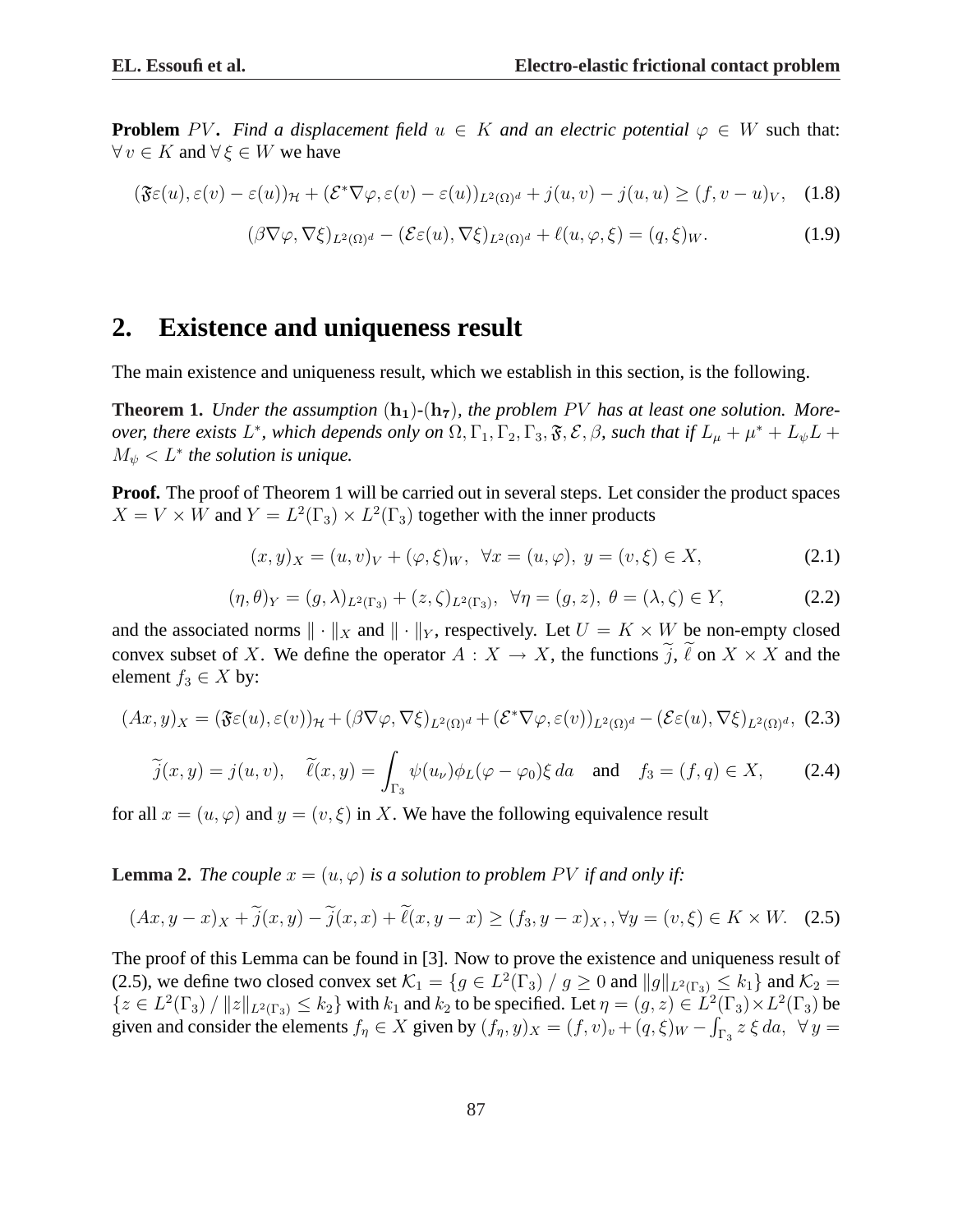$(v, \xi) \in U$ , define the functional  $\tilde{j}_g(x) = \int_{\Gamma_3} g ||v_\tau|| \, da$ ,  $\forall x = (u, \varphi) \in U$  and consider the following intermediate Problem.

$$
(Ax_{\eta}, y - x_{\eta})_X + \widetilde{j}_{g}(y) - \widetilde{j}_{g}(x_{\eta}) \ge (f_{\eta}, y - x_{\eta})_X, \quad \forall y = (v, \xi) \in U. \tag{2.6}
$$

Keeping in mind  $(h_1)$ - $(h_3)$  we see that A is a strongly monotone and Lipschitz continuous operator. Moreover, it is easy to see that  $j_q$  is a proper, convex and continuous function on U. The existence and uniqueness result for (2.6) follow from standard arguments of elliptic variational inequalities (see [1]). That is, for any  $\eta \in \mathcal{K}_1 \times \mathcal{K}_2$ . The problem (2.6) has a unique solution  $x_n = (u_n, \varphi_n) \in K \times W$ .

We now consider the operator  $\Lambda : L^2(\Gamma_3) \times L^2(\Gamma_3) \to L^2(\Gamma_3) \times L^2(\Gamma_3)$  such that for all  $\eta \in L^2(\Gamma_3) \times L^2(\Gamma_3)$ , we have

$$
\Lambda \eta = (\mu(||u_{\eta\tau}||) | R\sigma_{\nu}(u_{\eta})|, \psi(u_{\eta\nu})\phi_L(\varphi_{\eta} - \varphi_0)), \ \ \forall \eta \in L^2(\Gamma_3) \times L^2(\Gamma_3). \tag{2.7}
$$

It follows from assumptions  $(h_4)$ - $(h_5)$ ,  $(h_7)$  that the operator  $\Lambda$  is well-defined. We prove the following result

**Proposition 3.** If  $k_1 = c_2 \mu^* c_0 c_* (\|f\|_V + \|q\|_W + M_\psi L \, mes(\Gamma_3)^{\frac{1}{2}})$  and  $k_2 = M_\psi L \, mes(\Gamma_3)^{\frac{1}{2}}$ , *then the operator* Λ *has at least one fixed point.*

**Proof.** We prove that

- 1. The mapping  $\eta \to x_{\eta}$ , where  $x_{\eta}$  is the solution to (2.6), is weakly continuous from  $L^2(\Gamma_3) \times$  $L^2(\Gamma_3)$  to X and the operator  $\Lambda$  is weakly continuous of  $\mathcal{K}_1 \times \mathcal{K}_2$  into itself.
- 2.  $\mathcal{K}_1 \times \mathcal{K}_2$  is a nonempty, convex and closed subset of  $L^2(\Gamma_3) \times L^2(\Gamma_3)$ . Since  $L^2(\Gamma_3) \times L^2(\Gamma_3)$ is a reflexive space,  $\mathcal{K}_1 \times \mathcal{K}_2$  is weakly compact.

By Schauder's fixed point theorem the operator  $\Lambda$  has at least one fixed point. Now, the existence part follows from the existence of the fixed point of the operator  $\Lambda$ . For the uniqueness part. Let  $x_1 = (u_1, \varphi_1), x_2 = (u_2, \varphi_2) \in X$  be two solutions of problem (2.5) we establish after some algebra the following estimate

$$
||x_1 - x_2||_X^2 \le c(L_\mu + \mu^* + L_\psi L + M_\psi) ||x_1 - x_2||_X^2.
$$

Let  $L^* = 1/c$ , then if  $L_{\mu} + \mu^* + L_{\psi} L + M_{\psi} < L^*$  therefore  $x_1 = x_2$ .

## **3. Error estimates for the numerical approximation**

In this section, we study the finite element approximation of the variational problem  $PV$ . Assume  $\Omega$  is a polygonal domain, let  $\tau^h$  be a regular family of triangular finite element partitions of  $\overline{\Omega}$ that are compatible with the partition of the boundary decompositions  $\Gamma = \Gamma_1 \cup \Gamma_2 \cup \Gamma_3$  and  $\Gamma = \Gamma_a \cup \Gamma_b \cup \Gamma_3$ , that is, any point when the boundary condition type changes is a vertex of the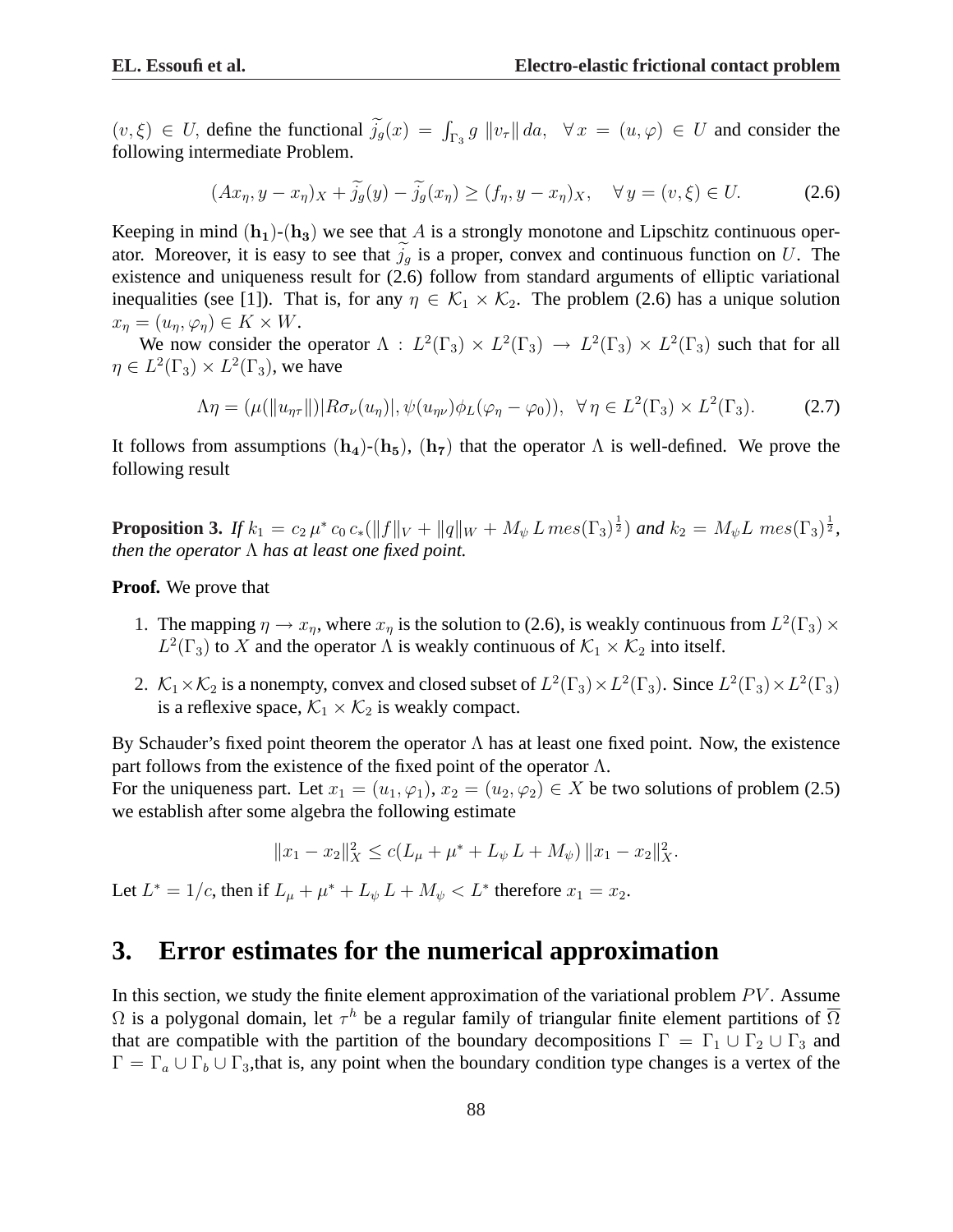partitions, then the side lies entirely in  $\overline{\Gamma}_1 \cup \overline{\Gamma}_2 \cup \overline{\Gamma}_3$ , and  $\overline{\Gamma}_a \cup \overline{\Gamma}_b \cup \overline{\Gamma}_3$ . Corresponding to each partition  $\tau^h$ . We denote by  $\mathbb{P}_1(\Omega^e)$  the space of polynomials of global degree less or equal to one in  $\Omega^e$ . Let us consider two finite-dimensional spaces  $V^h \subset V$  and  $W^h \subset W$ , approximating the spaces  $V$  and  $W$ , respectively, that is

$$
V^h = \{v^h \in C(\overline{\Omega})^d, v^h_{/\Omega^e} \in \mathbb{P}_1(\Omega^e)^d, \Omega^e \in \tau^h, v^h = 0 \text{ on } \overline{\Gamma}_1\},\
$$
  

$$
W^h = \{\psi^h \in C(\overline{\Omega}), \psi^h_{/\Omega^e} \in \mathbb{P}_1(\Omega^e), \Omega^e \in \tau^h, \psi^h = 0 \text{ on } \overline{\Gamma}_a\}.
$$

Here  $h > 0$  is a discretization parameter. Moreover let us consider the nonempty finite-dimensional closed convex sets of admissible displacements with  $V^h$ , defined by  $K^h = K \cap V^h$ . i.e.  $K^h =$  $\{v^h \in V^h, v^h_v \leq 0 \text{ on } \overline{\Gamma}_3\}$ . We consider the following discrete approximation of problem PV:

**Problem**  $PV<sup>h</sup>$ . Find a discrete displacement field  $u<sup>h</sup> \in K<sup>h</sup>$  and a discrete electric potential  $\varphi^h \in W^h$  such that

$$
(\mathfrak{F}\varepsilon(u^h), \varepsilon(v^h) - \varepsilon(u^h))_{\mathcal{H}} + (\mathcal{E}^*\nabla\varphi^h, \varepsilon(v^h) - \varepsilon(u^h))_{L^2(\Omega)^d} + j(u^h, v^h) - j(u^h, u^h)
$$
  
\n
$$
\geq (f, v^h - u^h)_V, \quad \forall v^h \in K^h.
$$
\n(3.1)

$$
(\beta \nabla \varphi^h, \nabla \xi^h)_{L^2(\Omega)^d} - (\mathcal{E} \varepsilon(u^h), \nabla \xi^h)_{L^2(\Omega)^d} + \ell(u^h, \varphi^h, \xi^h) = (q, \xi^h)_W, \forall \xi^h \in W^h. \tag{3.2}
$$

Using the assumptions of Theorem 1, it can be shown that Problem  $PV<sup>h</sup>$  has a unique solution  $(u^h, \varphi^h) \in K^h \times W^h$ . Our interest lies in estimating the numerical errors. We first derive a Céa's type inequality.

**Theorem 4.** Let us denote by  $(u, \varphi)$  and  $(u^h, \varphi^h)$  the respective solutions to problem PV and PV<sup>h</sup>. *Under the assumptions of Theorem 1 with the same value of L<sup>∗</sup>, the following error estimates are obtained for all*  $v^h \in K^h$  and  $\psi^h \in W^h$ ,

$$
||u - u^{h}||_{V} + ||\varphi - \varphi^{h}||_{W} \leq c \inf_{(v^{h}, \xi^{h}) \in K^{h} \times W^{h}} \left\{ ||u - v^{h}||_{V} + ||\varphi - \xi^{h}||_{W} \right\}
$$
  
+ 
$$
||u - v^{h}||_{L^{2}(\Gamma_{3})^{d}} + ||\varphi - \xi^{h}||_{L^{2}(\Gamma_{3})} + (||\mathfrak{F}\varepsilon(u)||_{\mathcal{H}}^{\frac{1}{2}} + ||\mathcal{E}^{*}\nabla\varphi^{h}||_{\mathcal{H}}^{\frac{1}{2}} + ||f||_{V}^{\frac{1}{2}})||u - v^{h}||_{V}^{\frac{1}{2}}
$$
(3.3)  
+ 
$$
(||R\sigma_{\nu}(u)||_{L^{\infty}(\Gamma_{3})} ||\mu(||u_{\tau}||)||_{L^{2}(\Gamma_{3})})^{\frac{1}{2}} ||u - v^{h}||_{L^{2}(\Gamma_{3})^{d}}^{\frac{1}{2}} \right\},
$$

*where*  $c > 0$  *is independent of h.* 

The proof of Theorem 4 is done by using a properties  $(h_1)$ - $(h_7)$  and after some tedious algebraic manipulations. The inequality (3.3) is a basis for deriving error estimation and convergence analysis. In an analogous way, if we also suppose that  $\sigma_{\tau} \in L^2(\Gamma_3)^d$  and using the classical results of interpolation (cf. [2]), we have the following result

**Theorem 5.** *Under the assumptions of Theorem 1 with the same value of* L ∗ *, assume additionally*  $\sigma_{\tau} \in L^2(\Gamma_3)^d$ . Then for some constant  $c > 0$ , we have

$$
||u - u^{h}||_{V} + ||\varphi - \varphi^{h}||_{W} \le ch \left\{ |u|_{H^{2}(\Omega)^{d}} + |\varphi|_{H^{2}(\Omega)} + h |u|_{H^{2}(\Gamma_{3})^{d}} + h |\varphi|_{H^{2}(\Gamma_{3})} + (||\sigma_{\tau}||_{L^{2}(\Gamma_{3})^{d}} + ||R\sigma_{\nu}(u)||_{L^{\infty}(\Gamma_{3})} ||\mu(||u_{\tau}||)||_{L^{2}(\Gamma_{3})})^{\frac{1}{2}} |u|_{H^{2}(\Gamma_{3})^{d}}^{\frac{1}{2}} \right\}.
$$